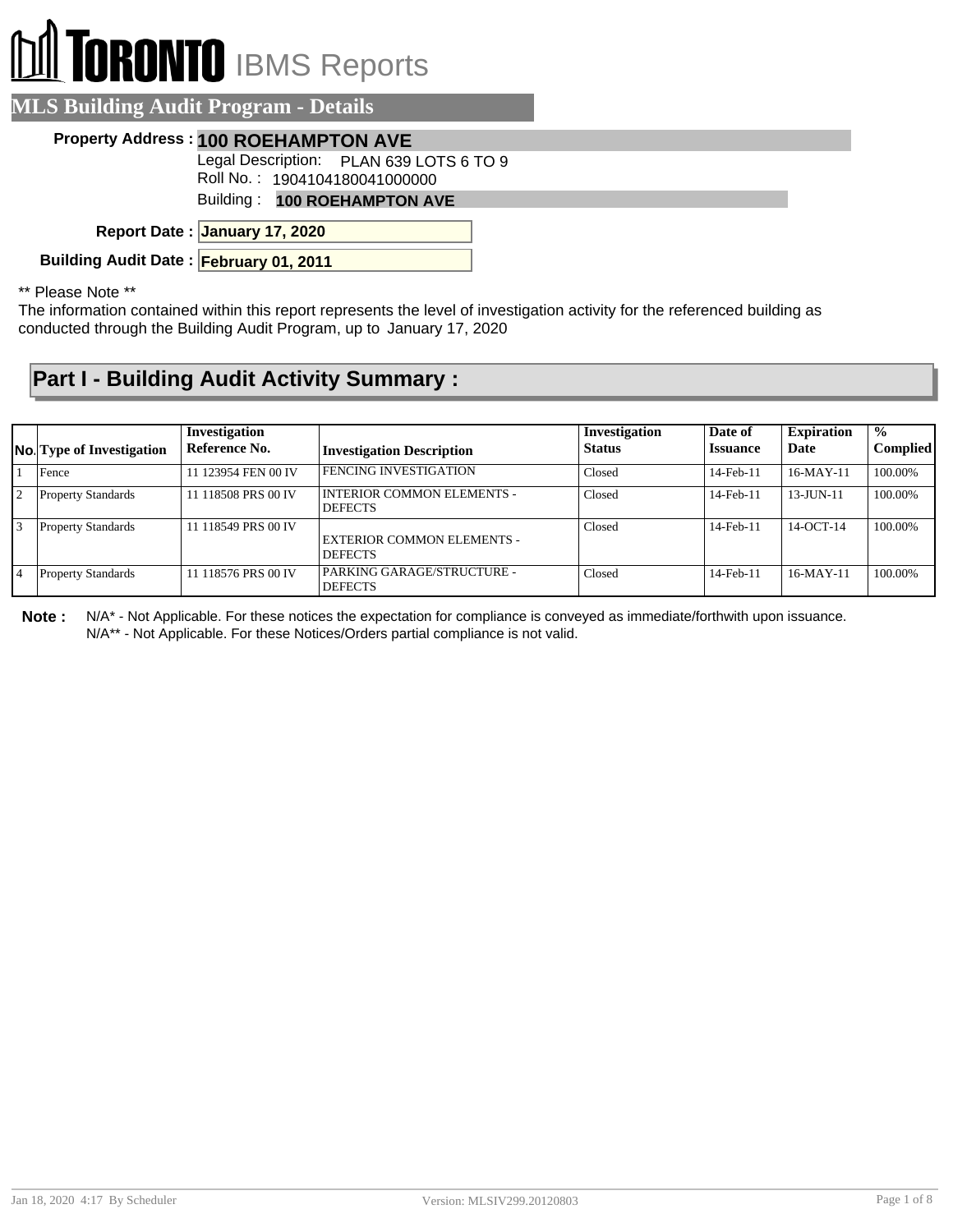## **Part II - Building Audit Details for Property Standards Orders :**

|    | Type of<br><b>INo. Investigation</b> | Investigation<br>Reference No. | <b>Investigation Description</b>                           | <b>Investigation Date of</b><br><b>Status</b> | <b>Issuance</b> | <b>Expiration</b><br>∣Date | <b>Next Scheduled</b><br><b>Inspection Date</b> |
|----|--------------------------------------|--------------------------------|------------------------------------------------------------|-----------------------------------------------|-----------------|----------------------------|-------------------------------------------------|
| 14 | <b>Property Standards</b>            |                                | 11 118576 PRS 00 IV PARKING GARAGE/STRUCTURE -<br>IDEFECTS | <b>Closed</b>                                 | 14-Feb-11       | 16-MAY-11                  | 30-Sep-14                                       |

**0**

**26**

**No. of defects contained within the Order :**

**No. of defects that remain outstanding :**

|                   | <b>Deficiency Details</b>                                                                                                                                                                                                                                                                                                                                                |                                  |               |
|-------------------|--------------------------------------------------------------------------------------------------------------------------------------------------------------------------------------------------------------------------------------------------------------------------------------------------------------------------------------------------------------------------|----------------------------------|---------------|
| No.               | <b>Violation/Defect</b>                                                                                                                                                                                                                                                                                                                                                  | Location                         | <b>Status</b> |
| 1                 | The parking or storage of vehicles or surfaced with a material impervious to water is not<br>maintained so as parking space marking are to be clearly visible.                                                                                                                                                                                                           | 1st Underground Parking<br>Level | Closed        |
| $\overline{2}$    | The electrical connections are not maintained in a safe and complete condition, namely loose<br>wires.                                                                                                                                                                                                                                                                   | 1st Underground Parking<br>Level | Closed        |
| 3                 | Lighting in a service room is provided at less than 200 lux, namely lighting level in Hydro Volate<br>Room                                                                                                                                                                                                                                                               | Underground Parking Area         | Closed        |
| 4                 | Exterior door is not maintained in good repair, namely paint deterioriation on door located near<br>vehicle exit ram.                                                                                                                                                                                                                                                    | <b>Underground Parking Area</b>  | Closed        |
| 5                 | The ceilings in the parking or storage garage are not maintained free of holes, breaks or cracks,<br>namely exposed re-bar.                                                                                                                                                                                                                                              | <b>Underground Parking Area</b>  | Closed        |
| 6                 | The parking or storage garage ceiling painted surface is not maintained in a state of good repair,<br>namely paint deterioriation on ceiling.                                                                                                                                                                                                                            | Underground Parking Area         | Closed        |
| $\overline{7}$    | The columns in the parking or storage garage are not maintained free of holes, breaks or cracks,<br>namely concrete deterioriation at bottom of colums.                                                                                                                                                                                                                  | <b>Underground Parking Area</b>  | Closed        |
| 8                 | The parking or storage garage columns from floor level to a height of sixty (60) centimeters are<br>not painted black.                                                                                                                                                                                                                                                   | Underground Parking Area         | Closed        |
| 9                 | The parking or storage garage is used to keep junk or rubbish.                                                                                                                                                                                                                                                                                                           | <b>Underground Parking Area</b>  | Closed        |
| 10                | The parking or storage garage is used to keep junk or rubbish, to include all service rooms<br>located in underground parking garage                                                                                                                                                                                                                                     | Underground Parking Area         | Closed        |
| 11                | The electrical switches are not maintained in a safe and complete condition, namely rusted<br>electrical boxes, panels, conduits and fixtures in all service room and storage rooms located in<br>underground parking garage,                                                                                                                                            | <b>Underground Parking Area</b>  | Closed        |
| $12 \overline{ }$ | The ventilation system or unit is not kept in good repair and maintained in good working condition<br>at all times, namely rusted ventilation luvers                                                                                                                                                                                                                     | Underground Parking Area         | Closed        |
| 13                | The electrical fixtures are not maintained in good working order.                                                                                                                                                                                                                                                                                                        | <b>Underground Parking Area</b>  | Closed        |
| 14                | The electrical connections are not maintained in good working order, namely rusted metal conduit<br>(s).                                                                                                                                                                                                                                                                 | <b>Underground Parking Area</b>  | Closed        |
| 15                | The floors in the parking or storage garage are not maintained free of holes, breaks or cracks,<br>namely power wash and clear floor area.                                                                                                                                                                                                                               | <b>Underground Parking Area</b>  | Closed        |
| 16                | The floors in the parking or storage garage are not maintained free of holes, breaks or cracks                                                                                                                                                                                                                                                                           | <b>Underground Parking Area</b>  | Closed        |
| 17                | The plumbing system is not kept in good working order, namely leaking pipe(s) in sprinkler room                                                                                                                                                                                                                                                                          | Underground Parking Area         | Closed        |
| 18                | Small safe-exit arrows are not prominently displayed on columns or walls 1.5 metres above the<br>floor, measured from the center of the arrow to the floor; at least every ten (10) metres along the<br>safe-exit route; at all safe-exit route decision points along the safe-exit route; and wherever a<br>safe-exit route crosses a traffic aisle.                    | <b>Underground Parking Area</b>  | Closed        |
| 19                | Alert signs are not prominently displayed on columns or walls 2.1 metres above the floor,<br>measured from the top of the sign to the floor, so that there is 1 alert sign for every 25 parking<br>stalls in the parking or storage garage, with the alert signs being evenly distributed in the parking<br>or storage garage, but located no more than 30 metres apart. | <b>Underground Parking Area</b>  | Closed        |
| 20                | The mechanical ventilation system in the parking or storage garage is not on at all times or<br>otherwise controlled automatically by a carbon monoxide detection system that is located so as to<br>provide full protection, namely ventilation system not in working condition.                                                                                        | <b>Underground Parking Area</b>  | Closed        |
| 21                | The walls in the parking or storage garage are not maintained free of holes, breaks or cracks,<br>namely paint deterioriation and mold accumilation                                                                                                                                                                                                                      | <b>Underground Parking Area</b>  | Closed        |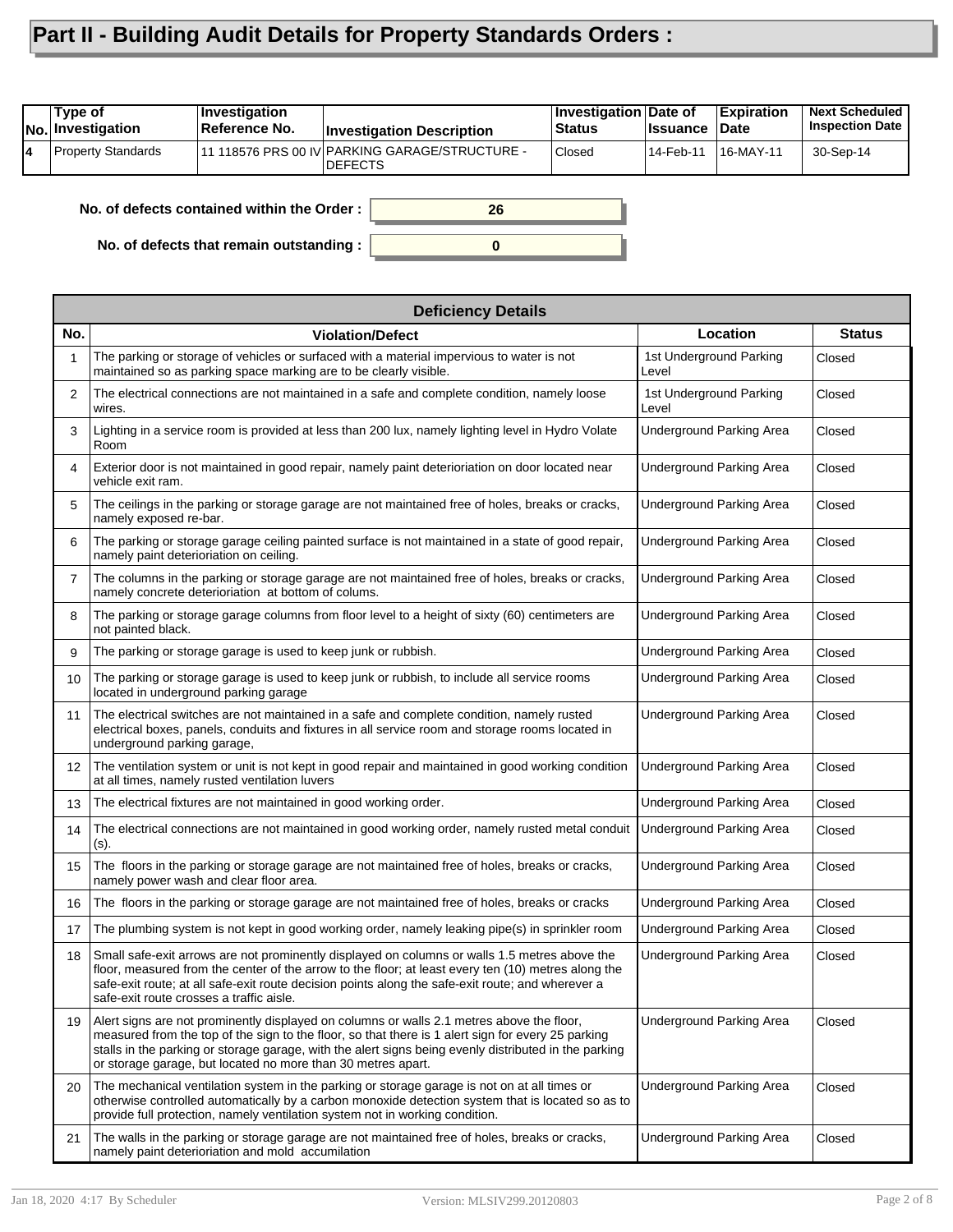| 22 | Interior door(s), frames(s), glass pane(s), and/or hardware not maintained in good repair, namely<br>rusted door and frame.                                                            | <b>Underground Parking Area</b> | Closed           |
|----|----------------------------------------------------------------------------------------------------------------------------------------------------------------------------------------|---------------------------------|------------------|
| 23 | The electrical connections are not maintained in a safe and complete condition, namely open<br>lelectrical box.                                                                        | <b>Underground Parking Area</b> | Closed           |
| 24 | The electrical switches are not maintained in good working order, namely rusted electrical service<br>lbox.                                                                            | <b>Underground Parking Area</b> | Closed           |
| 25 | The ventilation system or unit is not kept in good repair and maintained in good working condition<br>at all times, namely rusted/deteriorated ventilation grill near parking spot #1. | Underground Parking Area        | Closed           |
| 26 | Lighting in a garage is provided at less than 50 lux.                                                                                                                                  | Underground Parking Area        | Substantially Co |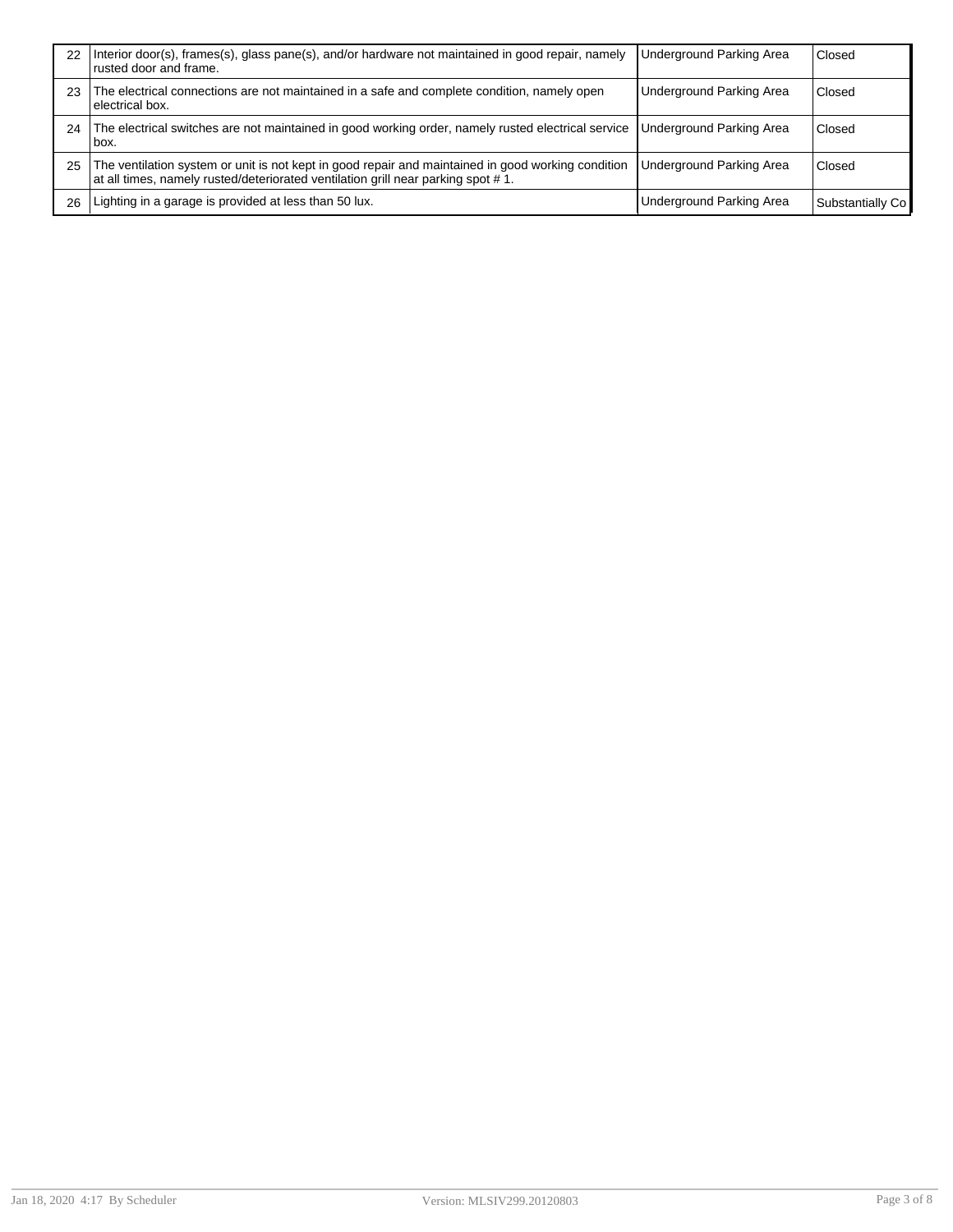| Type of<br>No. Investigation | ∣Investiqation<br>Reference No. | <b>Investigation Description</b>             | <b>Investigation Date of</b><br><b>Status</b> | <b>Issuance</b> | <b>Expiration</b><br>∣Date | <b>Next Scheduled</b><br><b>Inspection Date</b> |
|------------------------------|---------------------------------|----------------------------------------------|-----------------------------------------------|-----------------|----------------------------|-------------------------------------------------|
| <b>Property Standards</b>    | 11 118549 PRS 00 IVI            | EXTERIOR COMMON ELEMENTS -<br><b>DEFECTS</b> | Closed                                        | 14-Feb-11       | 14-OCT-14                  | 4-Nov-15                                        |

| No. of defects contained within the Order : $\vert$ |  |
|-----------------------------------------------------|--|
|                                                     |  |
| No. of defects that remain outstanding : $\vert$    |  |

|                | <b>Deficiency Details</b>                                                                                                                                                                                                                                                                                                                                     |                 |               |  |  |  |  |
|----------------|---------------------------------------------------------------------------------------------------------------------------------------------------------------------------------------------------------------------------------------------------------------------------------------------------------------------------------------------------------------|-----------------|---------------|--|--|--|--|
| No.            | <b>Violation/Defect</b>                                                                                                                                                                                                                                                                                                                                       | Location        | <b>Status</b> |  |  |  |  |
| 1              | The quards and/or other appurtenant attachments and/or their supporting structural members are<br>not maintained in good repair, namely concrete and paint deterioriation on balcony gurards.                                                                                                                                                                 | <b>Building</b> | Closed        |  |  |  |  |
| $\overline{2}$ | The (verandah, porch, deck, loading dock, ramp, balcony, fire escape or other similar structure,<br>and/or other appurtenant attachment) and/or the supporting structural member(s) is not<br>maintained in good repair, namely concrete delamination on balcony guards and slabs.                                                                            | Exterior        | Closed        |  |  |  |  |
| 3              | Required handrails on stairs or ramps are less than 865mm or more than 965mm high, namely<br>handrails at stairwells on westside of the building.                                                                                                                                                                                                             | Exterior        | Closed        |  |  |  |  |
| 4              | In a dwelling unit, a window located more than 2,000 millimetres above grade opens within 1,500<br>millimetres of the floor not leading to a balcony does not employ a controlled sash operation to<br>restrict, when engaged, the opening of the operable sash to not more than 100 millimetres, to<br>include installation of window air conditioner units. | Exterior        | Closed        |  |  |  |  |
| 5              | In a dwelling unit, a window located more than 2,000 millimetres above grade opens within 1,500<br>millimetres of the floor not leading to a balcony does not employ a controlled sash operation to<br>restrict, when engaged, the opening of the operable sash to not more than 100 millimetres.                                                             | Exterior        | Closed        |  |  |  |  |
| 6              | Required guard does not prevent the passsage of a sphere having a diameter more than 100<br>millimetres, namey stairwells located at west side of the building.                                                                                                                                                                                               | Exterior        | Closed        |  |  |  |  |
| $\overline{7}$ | Height of the guard for the exit stairs are less than 1,070 millimetres around landings, namely<br>guard around swimming pool                                                                                                                                                                                                                                 | Exterior        | Closed        |  |  |  |  |
| 8              | Height of the guard for the exit stairs are less than 920 millimetres measured vertically to the top<br>of the guard from a line drawn through the outside edges of the stair nosings.                                                                                                                                                                        | Exterior        | Closed        |  |  |  |  |
| 9              | Required guard does not prevent the passsage of a spherical object having a diameter more than<br>100 millimetres, namely space between bottom of handrail and stair treads at stairwell to building<br>located west side.                                                                                                                                    | Exterior        | Closed        |  |  |  |  |
| 10             | The guards and/or other appurtenant attachments) and/or their supporting structural members are<br>not being maintained free from defects/hazards, namely craked glass panel on swimming pool<br>guard                                                                                                                                                        | Exterior        | Closed        |  |  |  |  |
| 11             | The guards and/or other appurtenant attachments and/or their supporting structural members are<br>not maintained in good repair, namely deteriorated flashing on concrete guard around swimming<br>pool.                                                                                                                                                      | Exterior        | Closed        |  |  |  |  |
| 12             | Exterior walkway not maintained, namely broken patio stones                                                                                                                                                                                                                                                                                                   | Exterior        | Closed        |  |  |  |  |
| 13             | Aerial, satellite dish, or other similar structure and/or its supporting member is not maintained in a<br>safe condition.                                                                                                                                                                                                                                     | Exterior        | Closed        |  |  |  |  |
| 14             | Exterior door is not maintained in good repair, namely cracked glass on swimming pool gate.                                                                                                                                                                                                                                                                   | Exterior        | Closed        |  |  |  |  |
| 15             | The electrical connections are not maintained in a safe and complete condition, namely metal<br>flashing near cable box.                                                                                                                                                                                                                                      | Exterior        | Closed        |  |  |  |  |
| 16             | The exterior surface of the building shall be maintained free of graffiti and/or painted slogans.                                                                                                                                                                                                                                                             | Exterior        | Closed        |  |  |  |  |
| 17             | The roof or one of it's components is not free from dangerous accumulations of debris namely<br>lawn chairs on roof area.                                                                                                                                                                                                                                     | Exterior        | Closed        |  |  |  |  |
| 18             | The (stairs, treads, risers, guards, handrails, and/or other appurtenant attachments) and/or their<br>supporting structural members are not being maintained free from defects/hazards.                                                                                                                                                                       | Exterior        | Closed        |  |  |  |  |
| 19             | Exterior landing not maintained, namey concrete delamination on stairwells located west side of<br>the building.                                                                                                                                                                                                                                              | Exterior        | Closed        |  |  |  |  |
| 20             | The supplied facility in or on the property is not kept in a satisfactory working condition, namely<br>parking garage ramp.                                                                                                                                                                                                                                   | Exterior        | Closed        |  |  |  |  |
| 21             | The (verandah, porch, deck, loading dock, ramp, balcony, fire escape or other similar structure,<br>and/or other appurtenant attachment) and/or the supporting structural member(s) is not<br>maintained in good repair, namely broken/cracked glass on balcony divider.                                                                                      | Exterior        | Closed        |  |  |  |  |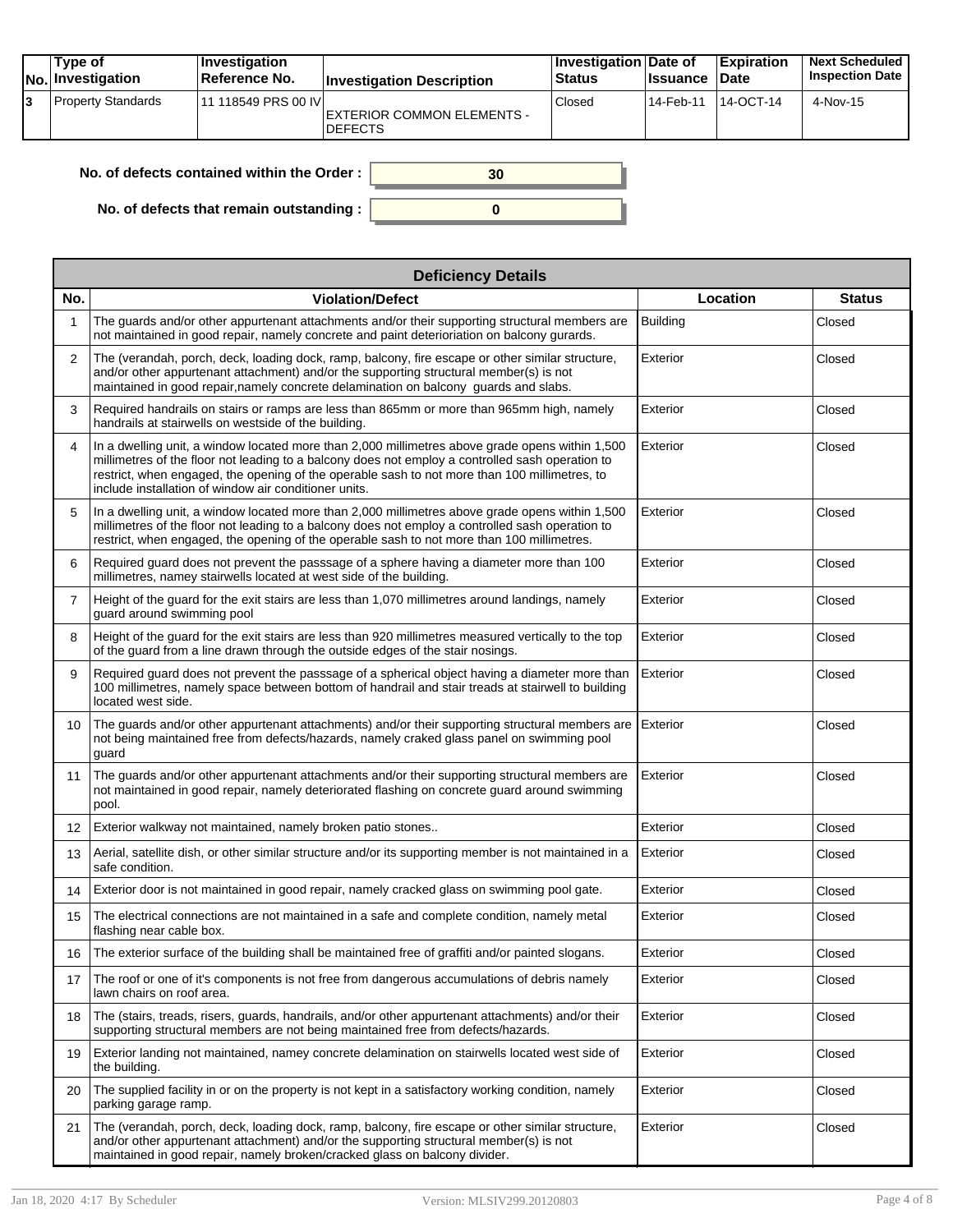| 22 | Ceiling not maintained free of holes, cracks, damaged and deteriorated materials, namely paint<br>deterioriation on balcony ceiling                                                                                                                                                     | Exterior | Substantially Co |
|----|-----------------------------------------------------------------------------------------------------------------------------------------------------------------------------------------------------------------------------------------------------------------------------------------|----------|------------------|
| 23 | The (verandah, porch, deck, loading dock, ramp, balcony, fire escape or other similar structure,<br>and/or other appurtenant attachment) and/or the supporting structural member(s) is not being<br>maintained free from defects and/or hazards, namely planter boxes on balcony guard. | Exterior | Closed           |
| 24 | The exterior walls and their components are not being maintained in good repair, namely paint<br>and concrete deterioriation on exterior walls.                                                                                                                                         | Exterior | Closed           |
| 25 | The exterior walls and their components are not being maintained free from loose or unsecured<br>objects or materials, namey damaged metal flashing on pool quard.                                                                                                                      | Exterior | Closed           |
| 26 | The fence, screen and/or other enclosure around or on the property is not being maintained in a<br>structurally sound and/or plumb condition, namely enclosure under swimming pool.                                                                                                     | Exterior | Closed           |
| 27 | Exterior garbage containment area not screened, namely all bins must be kept inside the<br>screened area, only left out on garbage pick up day.                                                                                                                                         | Exterior | Closed           |
| 28 | Driveway(s) and/or similar areas not maintained, namely cracks and potholes                                                                                                                                                                                                             | Exterior | Closed           |
| 29 | Exterior yard that is used for the parking or storage of vehicles or surfaced with a material<br>impervious to water is not maintained so as parking space marking are to be clearly visible.                                                                                           | Exterior | Closed           |
| 30 | The retaining wall is not being maintained free from hazards, namely retaining wall at<br>underground parking garage ramp.                                                                                                                                                              | Exterior | Closed           |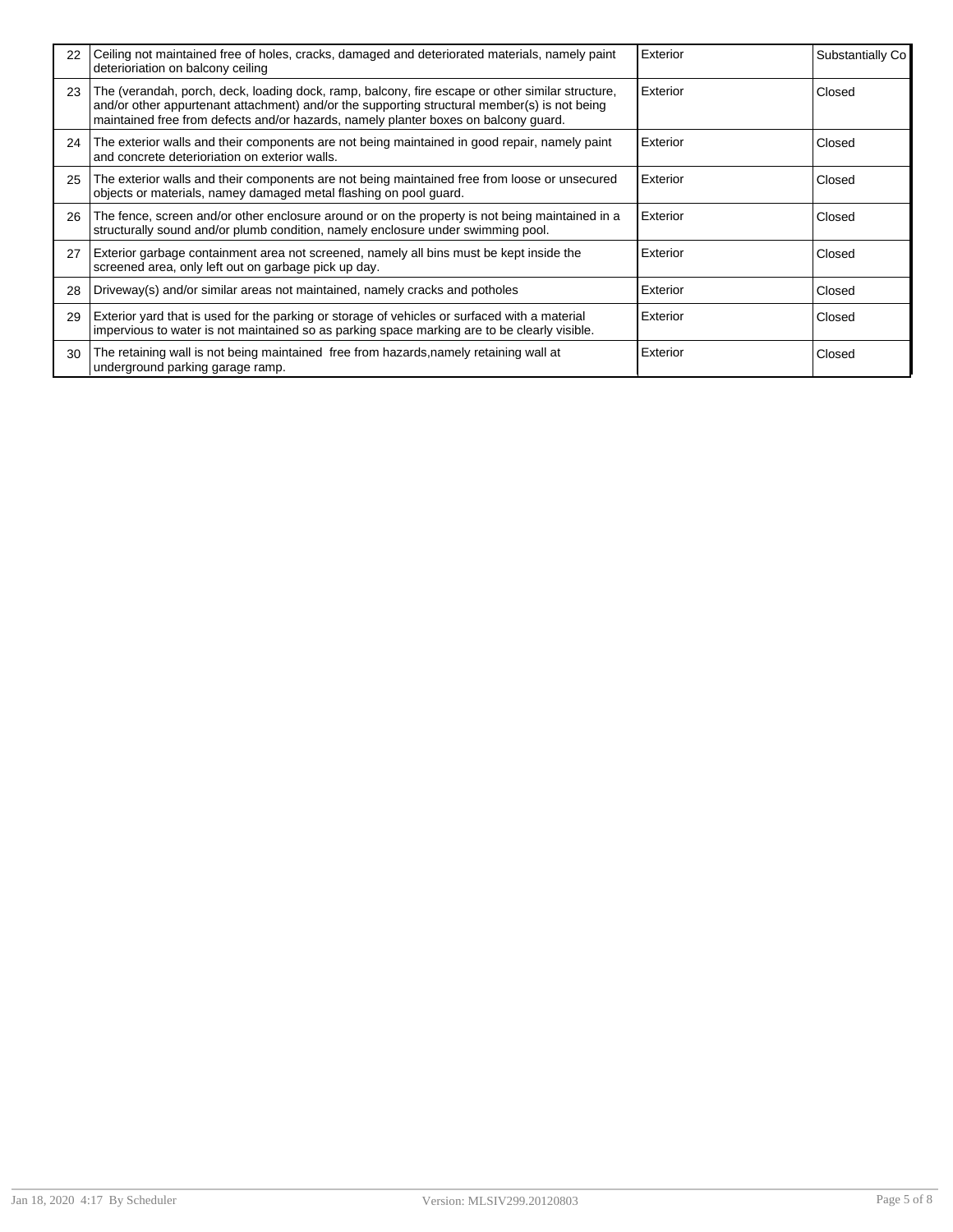| Tvpe of<br>No. Investigation | $\blacksquare$ Investigation<br>⊺Reference No. | <b>Investigation Description</b>                                  | <b>Investigation Date of</b><br>Status | <b>Issuance Date</b> | <b>Expiration</b> | <b>Next Scheduled</b><br><b>Inspection Date</b> |
|------------------------------|------------------------------------------------|-------------------------------------------------------------------|----------------------------------------|----------------------|-------------------|-------------------------------------------------|
| Property Standards           |                                                | 111 118508 PRS 00 IV INTERIOR COMMON ELEMENTS -<br><b>DEFECTS</b> | Closed                                 | l 14-Feb-11          | 113-JUN-11        | 14-Jun-11                                       |

| No. of defects contained within the Order: | 36 |
|--------------------------------------------|----|
| No. of defects that remain outstanding :   |    |

|                   | <b>Deficiency Details</b>                                                                                                                                                                                                                                                                                                     |                            |               |  |  |  |  |  |
|-------------------|-------------------------------------------------------------------------------------------------------------------------------------------------------------------------------------------------------------------------------------------------------------------------------------------------------------------------------|----------------------------|---------------|--|--|--|--|--|
| No.               | <b>Violation/Defect</b>                                                                                                                                                                                                                                                                                                       | Location                   | <b>Status</b> |  |  |  |  |  |
| 1                 | The electrical fixtures are not maintained in good working order. Namely: Cleaners Closet. Light<br>fixture not working.                                                                                                                                                                                                      | 1st Floor                  | Closed        |  |  |  |  |  |
| $\overline{2}$    | Ancillary room and the facilities, amenities and associated equipment is not maintained in a safe<br>condition. Namely: 2nd Flr. Cleaners Room. Secure Bell wire. Repair holes in wall.                                                                                                                                       | 2nd Floor                  | Closed        |  |  |  |  |  |
| 3                 | The electrical connections are not maintained in good working order. Namely: Basement Cleaning<br>closet. Secure loose electrical wire. Repair hole in wall.                                                                                                                                                                  | <b>Basement</b>            | Closed        |  |  |  |  |  |
| 4                 | Extension cords or other extensions are used as a permanent wiring system. Namely: Work Shop<br>Area. Remove Extension cord used as permanent connection. Repair hole in wall.                                                                                                                                                | <b>Basement</b>            | Closed        |  |  |  |  |  |
| 5                 | The floor and every appurtenance, surface cover and finish is not maintained. Namely: Boiler<br>Room. Adjacent room inside boiler room, floor surface needs cleaning.                                                                                                                                                         | <b>Boiler Room</b>         | Closed        |  |  |  |  |  |
| 6                 | The electrical fixtures are not maintained in good working order. Namely: Electrical cover plate<br>missing on wall in Boiler Room.                                                                                                                                                                                           | <b>Boiler Room</b>         | Closed        |  |  |  |  |  |
| $\overline{7}$    | Ceiling not maintained free of holes, cracks, damaged and deteriorated materials. Namely: Boiler<br>Room. Exposed rebar on ceiling ledge beam.                                                                                                                                                                                | <b>Boiler Room</b>         | Closed        |  |  |  |  |  |
| 8                 | Garbage chute system originally installed in the multiple-dwelling is not maintained operative.<br>Namely: 14th flr. Garbage Chute. Self closing device is not working. Also check all garbage<br>chutes throughout building, make sure fire dampers are installed and self closing devices are in<br>good working condition. | Garbage Room               | Closed        |  |  |  |  |  |
| 9                 | The ventilation system or unit is not regularly cleaned. Namely: All Laundry Rooms. Inoperable<br>vents in the laundry room need to cleaned from dust accumulation.                                                                                                                                                           | Laundry Room               | Closed        |  |  |  |  |  |
| 10                | Interior door is not a good fit in its frame. Namely: Locker Room. Repair damaged locker room<br>doors. Close off openings to service pipes and ducts in the locker room area. Remove extension<br>cords used for permanent connection. Replace missing cover plates on electrical boxes. Repair<br>ceiling as required.      | Locker Room                | Closed        |  |  |  |  |  |
| 11                | Previously finished surface(s) have marks, stains, graffiti, smoke damage, painted slogans and/or<br>other defacements. Namely: Remove graffiti/defacements from locker room doors.                                                                                                                                           | Locker Room                | Closed        |  |  |  |  |  |
| $12 \overline{ }$ | Required guard does not prevent the passsage of a spherical object having a diameter more than<br>100 millimetres. Namely: Landing and stairguard openings are greater than 100mm. Repairs are<br>required.                                                                                                                   | Stairway                   | Closed        |  |  |  |  |  |
| 13                | The location and size of openings present a hazard as they are designed with members or<br>attachments between 140 millimetres and 900 millimetres above the level protected by the guard<br>which facilitate climbing. Namely: Stairguards in the stairwells are climbable. Repairs are required.                            | Stairway                   | Closed        |  |  |  |  |  |
| 14                | Exterior window(s) with broken/cracked glass. Namely: All broken/cracked windows in the<br>stairways and laundry rooms are required to be replaced.                                                                                                                                                                           | Stairway                   | Closed        |  |  |  |  |  |
| 15                | Interior door(s), frames(s), glass pane(s), and/or hardware not maintained in good repair. Namely:<br>Apartment doors that are scratched and marked require refinishing. All newly replaced apartment<br>doors installed need to be refinished, to maintain a uniformed appearance.                                           | <b>Throughout Building</b> | Closed        |  |  |  |  |  |
| 16                | Ceiling(s) constructed for the purpose of separation is not maintained in a good state of repair.<br>Namely: Hallway Electrical Rooms. All ceiling and floor perforations are required to sealed or<br>closed off.                                                                                                            | <b>Throughout Building</b> | Closed        |  |  |  |  |  |
| 17                | Previously finished surface(s) in the public area of the property are not renewed or refinished,<br>when necessary, to maintain a similar appearance. Namely: Fixed Window frames in the stairway.<br>Evidence of corrosion and surface finish deterioration. Repairs are required.                                           | <b>Throughout Building</b> | Closed        |  |  |  |  |  |
| 18                | Previously finished surface(s) in the public area of the property are not renewed or refinished.<br>when necessary, to maintain a similar appearance. Namely: Laundry Rooms. Ceilings and walls<br>where the paint is peeling. Refinishing is required.                                                                       | <b>Throughout Building</b> | Closed        |  |  |  |  |  |
| 19                | Ceiling not maintained free of holes, cracks, damaged and deteriorated materials. Namely:<br>Peeling paint on hallway ceilings. Refinish or repaint as required.                                                                                                                                                              | <b>Throughout Building</b> | Closed        |  |  |  |  |  |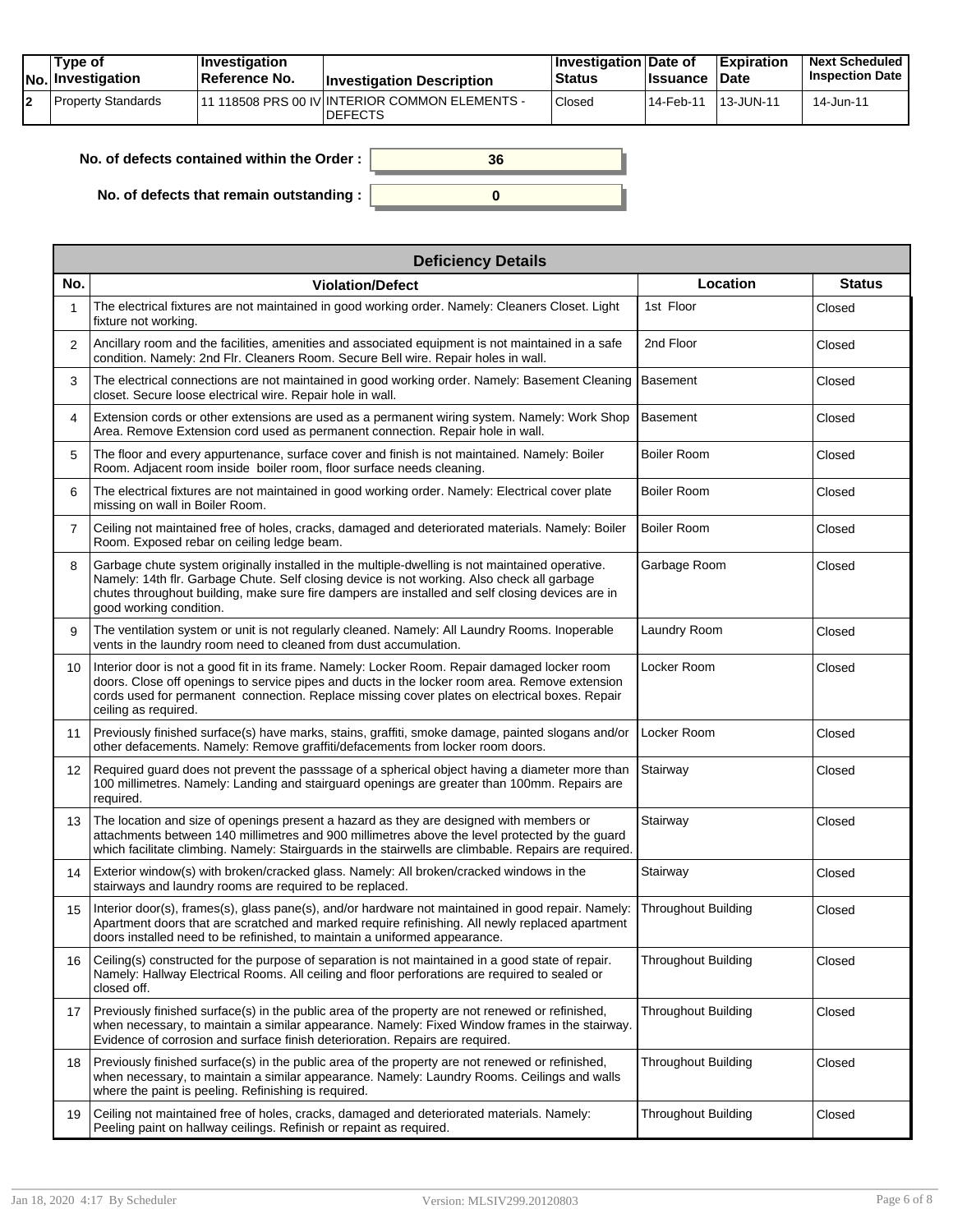| 20 | Previously finished surface(s) in the public area of the property are not renewed or refinished,<br>when necessary, to maintain a similar appearance. Namely: Hallway Ventilation Wall Grille.<br>Where the surface has dteriorated, refinishing/painting is required.                                                                         | <b>Throughout Building</b> | Closed           |
|----|------------------------------------------------------------------------------------------------------------------------------------------------------------------------------------------------------------------------------------------------------------------------------------------------------------------------------------------------|----------------------------|------------------|
| 21 | Lighting in a service stairway is provided at less than 50 lux. Namely: Lighting is provided at less<br>than 50Lux in the Stairways. Lighting upgrade is required.                                                                                                                                                                             | <b>Throughout Building</b> | Closed           |
| 22 | The ventilation system or unit is not regularly cleaned. Namely: Hallway Vents. All vents to be<br>cleaned as required.                                                                                                                                                                                                                        | <b>Throughout Building</b> | Closed           |
| 23 | Exit, public corridor or corridor is not equipped to provide illumination to an average level of not<br>less than 50 lux at all points such as angles and intersections at changes of level where there are<br>stairs or ramps. Namely: On all floors except one, lighting is provided at less than 50 Lux. A<br>lighting upgrade is required. | Throughout Building        | Closed           |
| 24 | Floor and/or floor covering not kept free from stains. Namely: Remove all floor stains from hallway<br>carpet. Replacement of carpet is also acceptable.                                                                                                                                                                                       | <b>Throughout Building</b> | Closed           |
| 25 | A window in a stairway that extends to less than 1,070 millimetres above the landing is protected<br>by a guard that is less than 1,070 millimetres high measured to the top of the guard from the<br>surface of the landing.                                                                                                                  | <b>Throughout Building</b> | Closed           |
| 26 | The property is not maintained and/or kept clean in accordance with the standards. Namely: PH<br>Level Room. Accumulation of furniture, discarded materials, appliances and other equipments<br>are not stored in an acceptable manner. Clean and clear the room of these items and provide<br>acceptable rooms for storage.                   |                            | Substantially Co |
| 27 | The floor and every appurtenance, surface cover and finish is not reasonably smooth and level.<br>Namely: Concrete surface on the floor has deteriorated. Repairs are required.                                                                                                                                                                |                            | Closed           |
| 28 | Ceiling not maintained free of holes, cracks, damaged and deteriorated materials. Namely: Top<br>Floor Washroom Area. Paint peeling on ceiling. Bulb is out on light fixture. Exhaust vent needs a<br>proper grill cover.                                                                                                                      |                            | Closed           |
| 29 | Ceiling not maintained free of holes, cracks, damaged and deteriorated materials. Namely: PH<br>Level Room.- Ceiling tiles are missing and are not in good repair. Ceiling needs to be<br>repaired/refinished properly to present a more aesthetic appearance.                                                                                 |                            | Substantially Co |
| 30 | The mechanical ventilation system is not capable of completely changing the air in all hallway at<br>least once per hour. Namely: Hallway ventilation does not appear to be in good repair. Hallway<br>ventilation is required to be on 24hrs a day.                                                                                           |                            | Closed           |
| 31 | Wall(s) not maintained free of holes, cracks, damaged and deteriorated materials. Namely:<br>Laundry Room. Repair hole in wall. Clean lint from behind machines. Replace missing and<br>damaged ceiling tiles in basement laundry room.                                                                                                        |                            | Substantially Co |
| 32 | Elevator machine room is not equipped to provide illumination to an average level of not less than<br>100 lux at floor level.                                                                                                                                                                                                                  |                            | Closed           |
| 33 | Lighting in a service room is provided at less than 200 lux. Namely: Mechanical Vent Room onthe<br>top floor. Lighting is provided at less than 200 Lux. Upgrading is required.                                                                                                                                                                |                            | Closed           |
| 34 | Lighting in a service room is provided at less than 200 lux. Namely: Elevator Service room,<br>lighting level is below 200Lux. Upgrading is required.                                                                                                                                                                                          |                            | Closed           |
| 35 | The supplied piece(s) of equipment and/or appliance(s) in or on the property is not constructed,<br>installed and/or maintained so that it will function safely and effectively. Namely: Broken Vent<br>gilles on heating equipment. Replace missing electrical cover plates on ceiling.                                                       |                            | Closed           |
| 36 | Required handrails on stairs or ramps are less than 865mm or more than 965mm high                                                                                                                                                                                                                                                              |                            | Closed           |